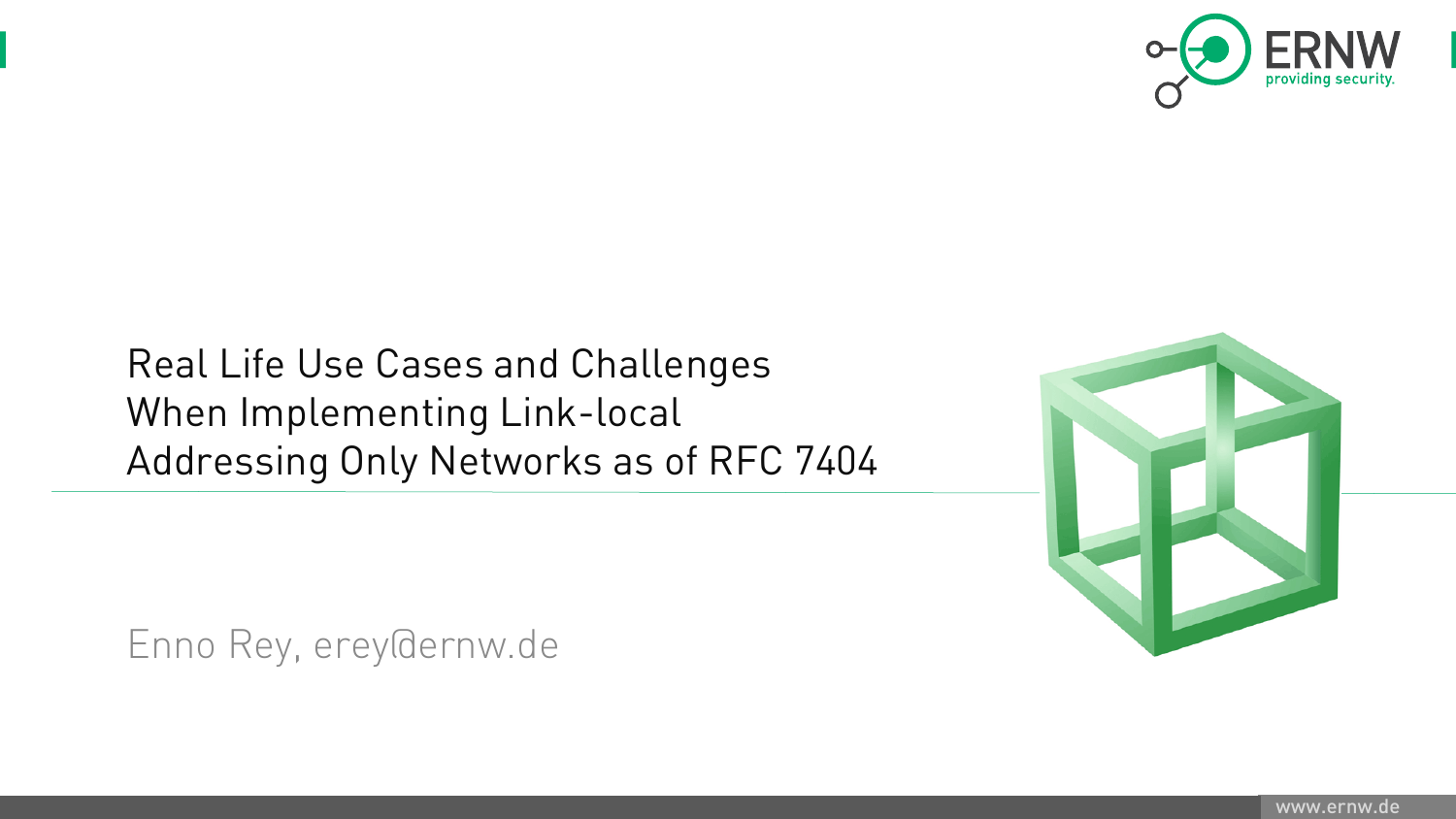

### Who Am I



Old-school network security guy with some background in provider operations.

- Involved with LIR administration in some enterprise LIRs
	- Including the one with probably the coolest org handle: ORG-HACK1-RIPE.
- <sup>¬</sup> IPv6 since 1999 and regularly blogging about it at www.insinuator.net/tag/ipv6.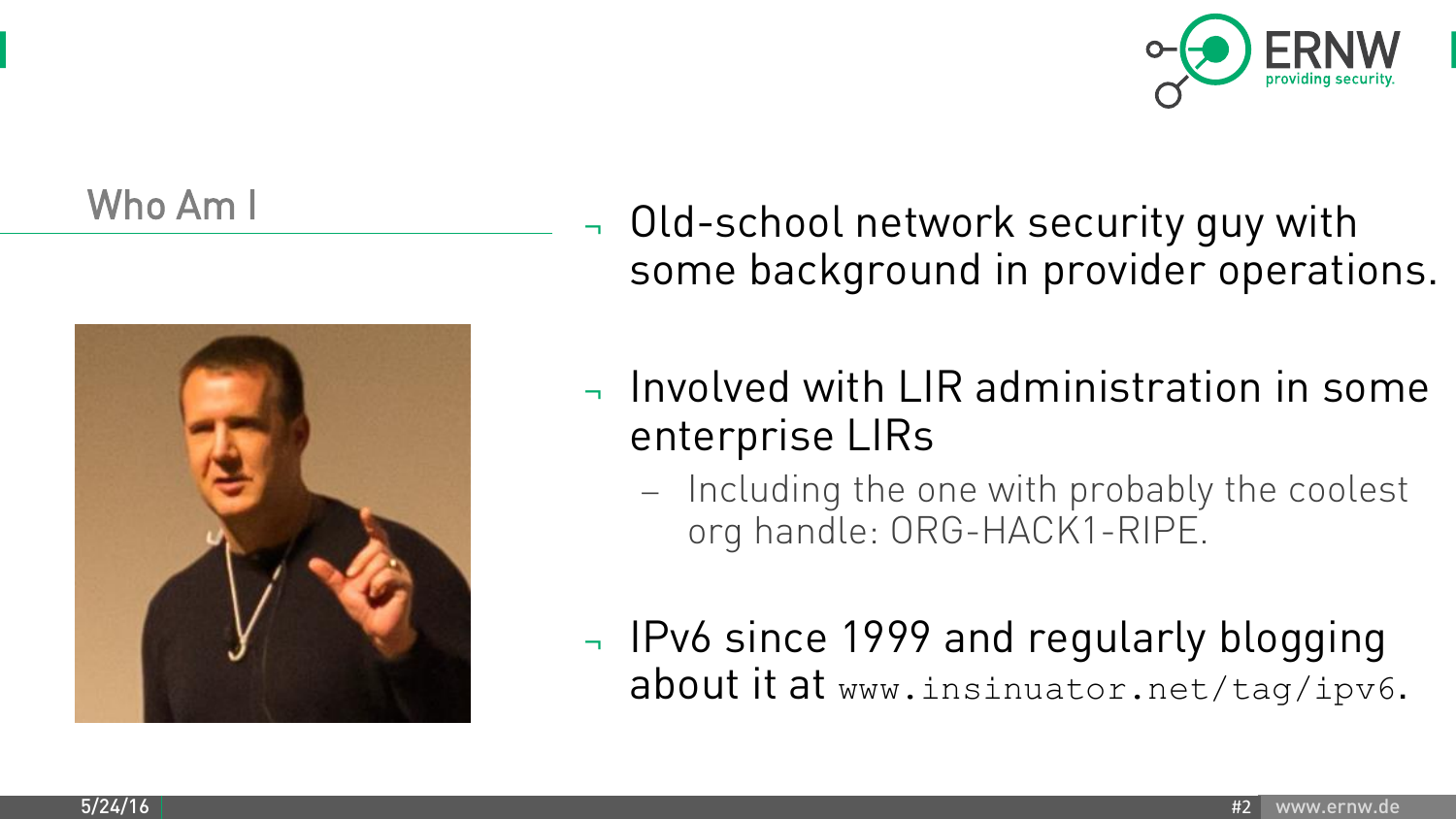

### Agenda



## ¬ Some background on RFC 7404

¬ Why \$SOME\_ORG wants to implement the approach & obstacles they've encountered

<sup>¬</sup> Conclusions / Moral of the story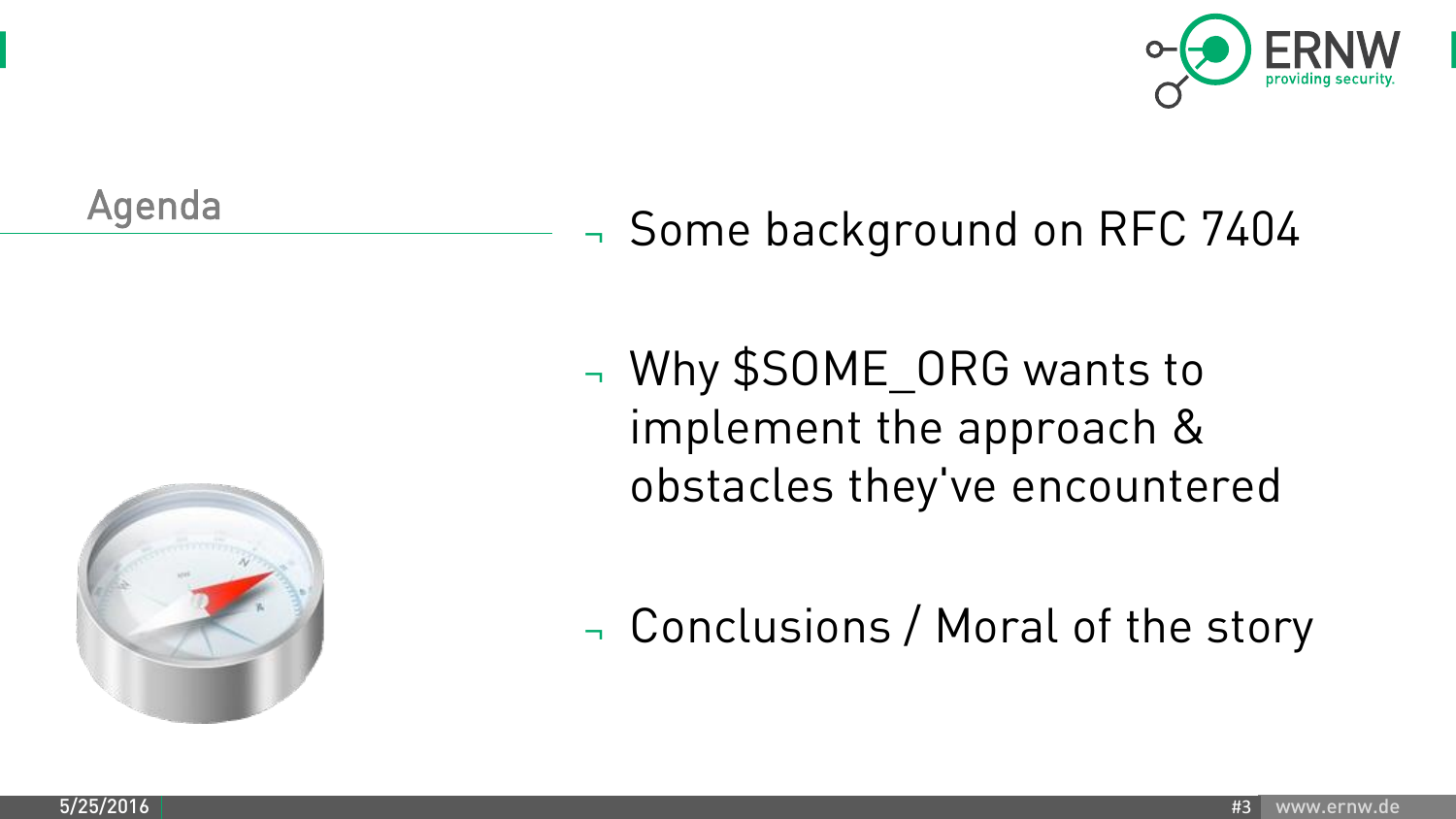

| [Docs] [txt pdf] [draft-ietf-opsec-] [Diff]] [Diff2] [Errata]                                                                                                                                                                                                                                                                                                                            |                                                                                             |
|------------------------------------------------------------------------------------------------------------------------------------------------------------------------------------------------------------------------------------------------------------------------------------------------------------------------------------------------------------------------------------------|---------------------------------------------------------------------------------------------|
| Internet Engineering Task Force (IETF)<br>Request for Comments: 7404<br>Category: Informational<br>ISSN: 2070-1721                                                                                                                                                                                                                                                                       | <b>INFORMATIONAL</b><br>Errata Exist<br>M. Behringer<br>E. Vyncke<br>Cisco<br>November 2014 |
| Using Only Link-Local Addressing inside an IPv6 Network                                                                                                                                                                                                                                                                                                                                  |                                                                                             |
| Abstract                                                                                                                                                                                                                                                                                                                                                                                 |                                                                                             |
| In an IPv6 network, it is possible to use only link-local addresses<br>on infrastructure links between routers. This document discusses the<br>advantages and disadvantages of this approach to facilitate the<br>decision process for a given network.                                                                                                                                  |                                                                                             |
| Status of This Memo                                                                                                                                                                                                                                                                                                                                                                      |                                                                                             |
| This document is not an Internet Standards Track specification; it is<br>published for informational purposes.                                                                                                                                                                                                                                                                           |                                                                                             |
| This document is a product of the Internet Engineering Task Force<br>(IETF). It represents the consensus of the IETF community. It has<br>received public review and has been approved for publication by the<br>Internet Engineering Steering Group (IESG). Not all documents<br>approved by the IESG are a candidate for any level of Internet<br>Standard; see Section 2 of RFC 5741. |                                                                                             |
| Information about the current status of this document, any errata,<br>and how to provide feedback on it may be obtained at<br>http://www.rfc-editor.org/info/rfc7404                                                                                                                                                                                                                     |                                                                                             |
| Copyright Notice<br>Copyright (c) 2014 IETF Trust and the persons identified as the<br>document authors. All rights reserved.                                                                                                                                                                                                                                                            |                                                                                             |

authors. All rights reserved. (c) 2014 IETF Trust and the persons identified as the<br>authors. All rights reserved.

- RFC 7404 Jusing Only Link-Local Addressing inside an IPv6 Network [namely on infrastructure links]
	- <sup>¬</sup> November 2014
	- <sup>¬</sup> Category: Informational
		- At the time heavy discussions in OPSEC working group. RFC is supposed to discuss advantages & disadvantages, *not* to provide a recommendation.
	- <sup>¬</sup> I for one think it's an interesting approach which can be quite beneficial in a number of use cases.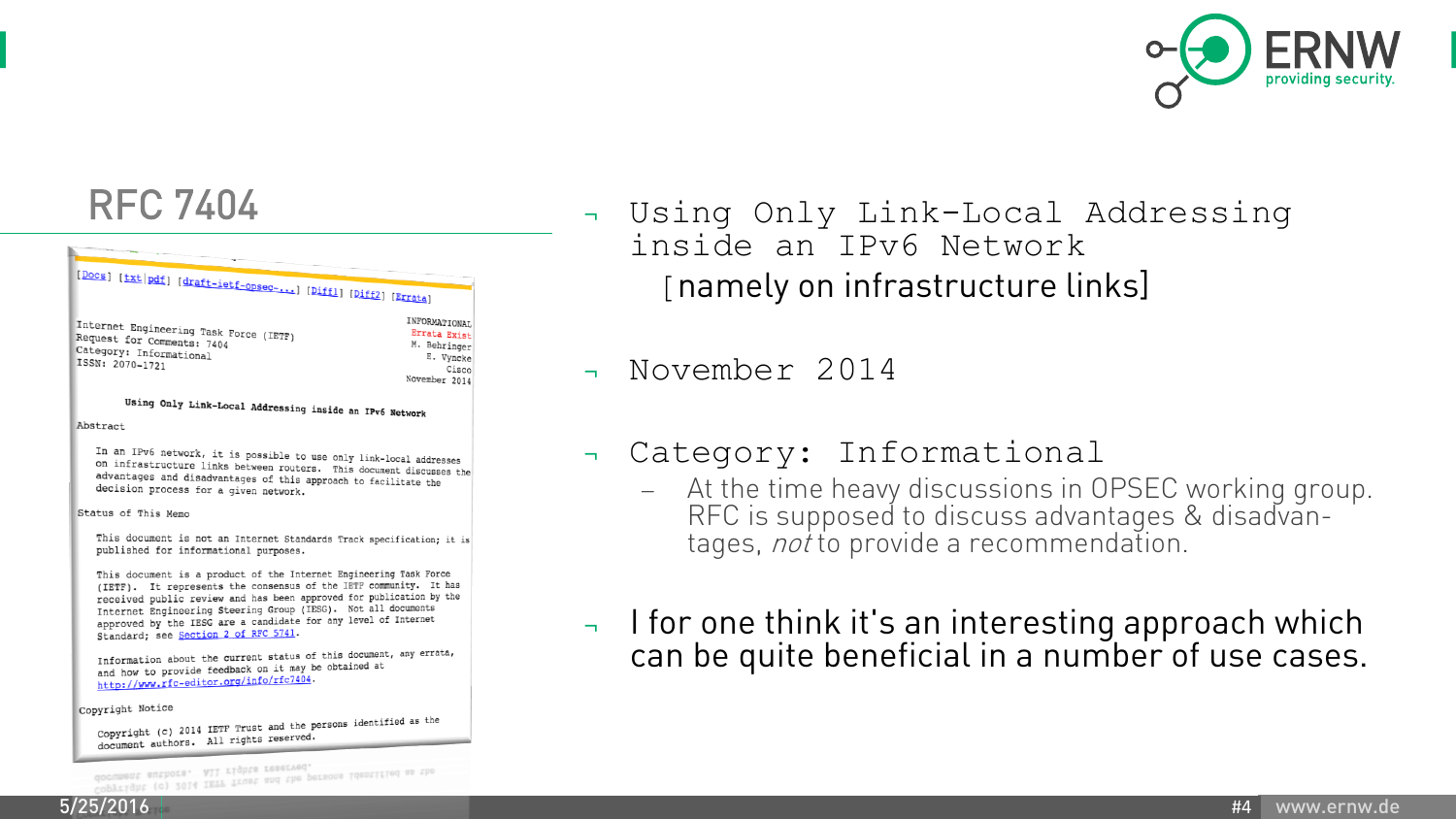

# RFC 7404 – Overview of



- Approach  **"Neither globally routed IPv6** addresses nor unique local addresses are configured on infrastructure links. In the absence of specific global or unique local address definitions, the default behavior of routers is to use link-local addresses, notably for routing protocols."
	- ¬ Loopback interface/address assumed
		- [as source] for sending ICMPv6 messages.
		- [as destination] for management traffic.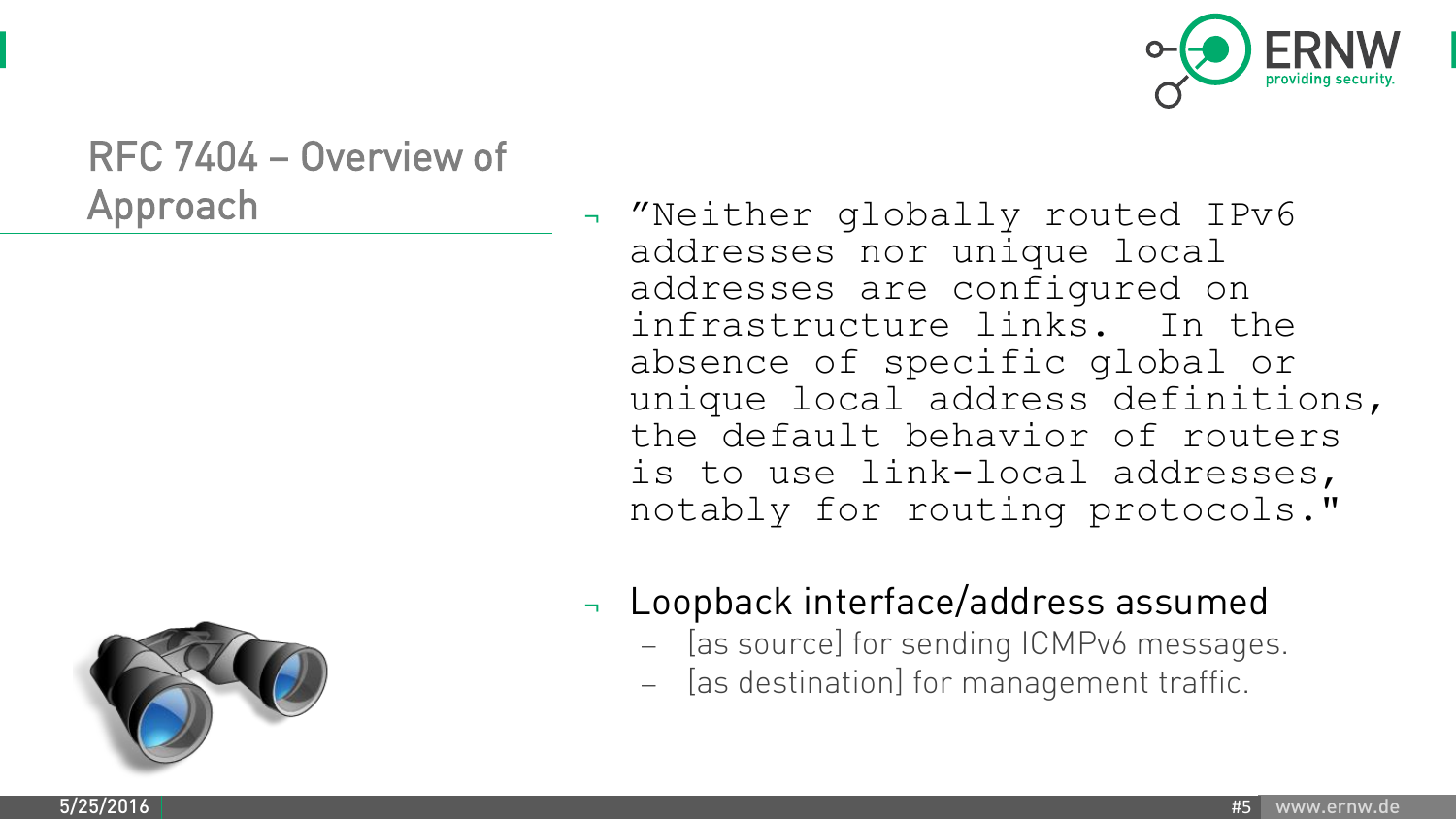

RFC 7404 – Potential Advantages (as of RFC) - smaller routing tables



 and subsequently less memory consumption on routers and possibly faster convergence time



- lower configuration complexity
- ¬ simpler DNS (less addresses to put into DNS)
- <sup>¬</sup> reduced attack surface

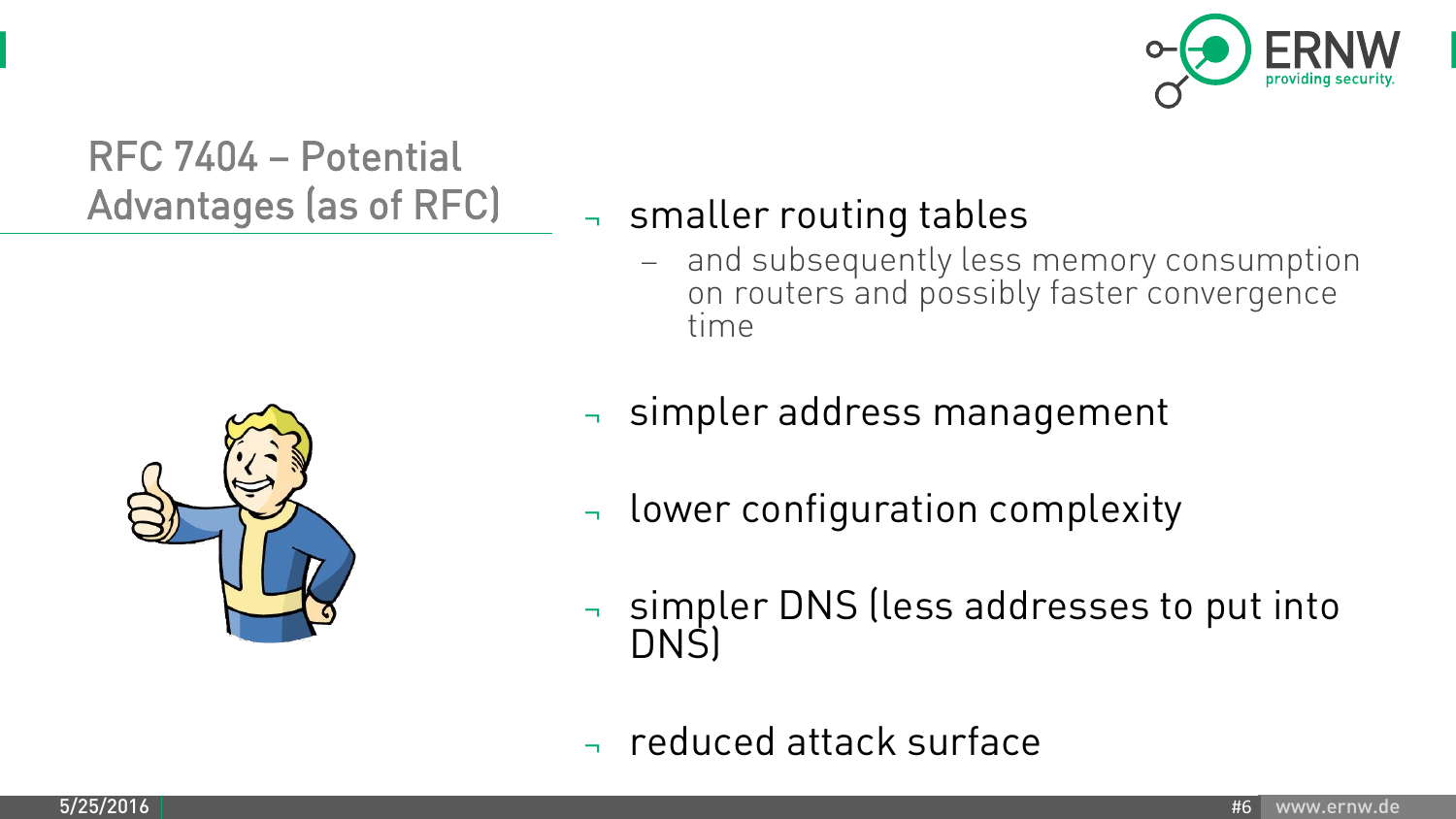

## RFC 7404 – Potential Disadvantages (as of RFC) - interface pings can only be performed

from a node on the same link. <sup>¬</sup> traceroute (output) considered less



- helpful/meaningful.
- <sup>¬</sup> hardware dependency
- <sup>¬</sup> NMS tools (might need different data collection approach)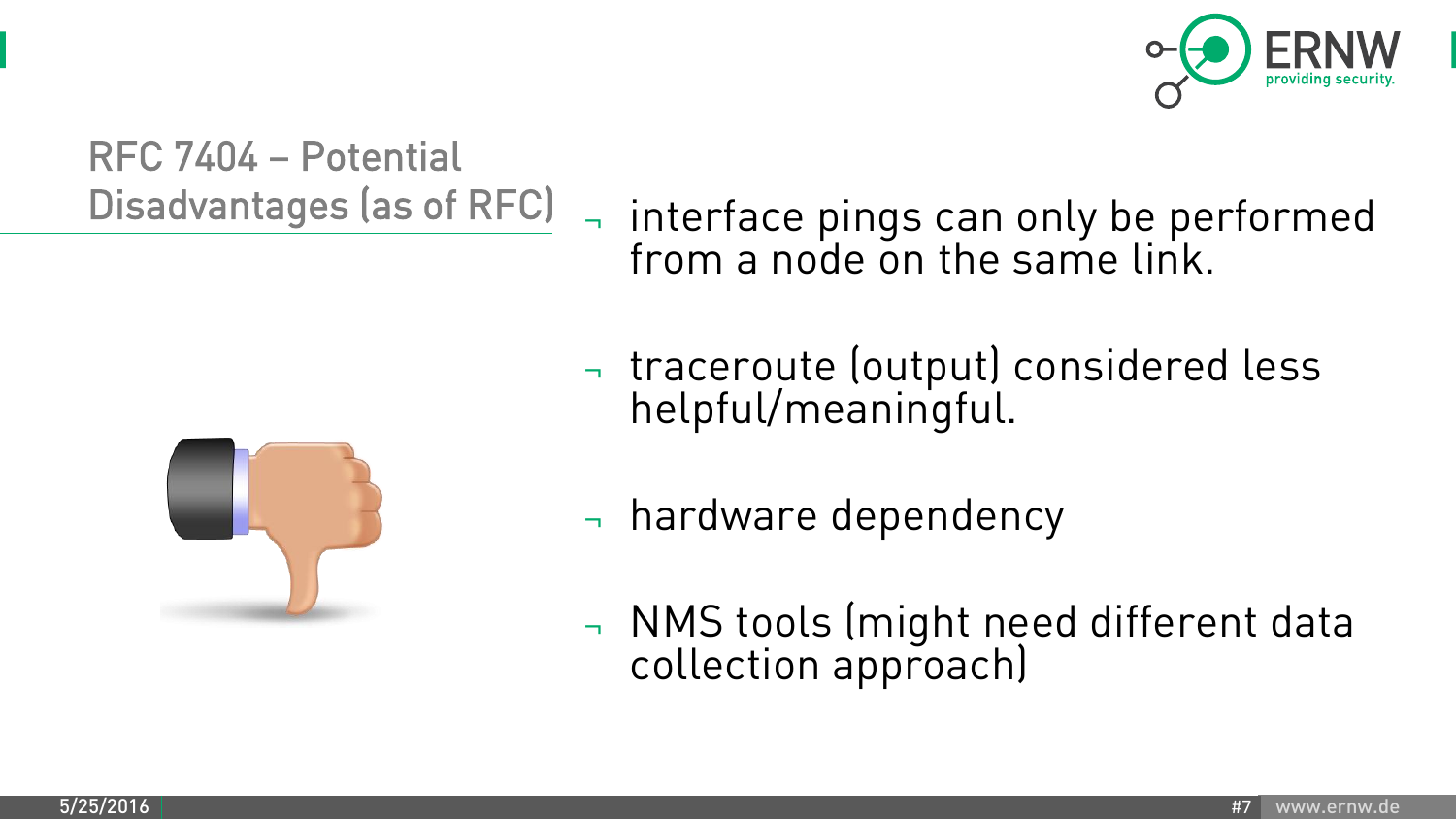



- Case Study **The Case Study Arror Case Study Very large enterprise (200K+ users,** many subsidiaries) with own, wholly owned IT operations provider.
	- OEs within group = "customers".
	- <sup>¬</sup> Company-wide MPLS network spanning several countries.
		- Main platform for PE devices is Cisco ASR 1006 & 1013 running IOS XE 03.10.
	- <sup>¬</sup> Group level IPv6 project ongoing.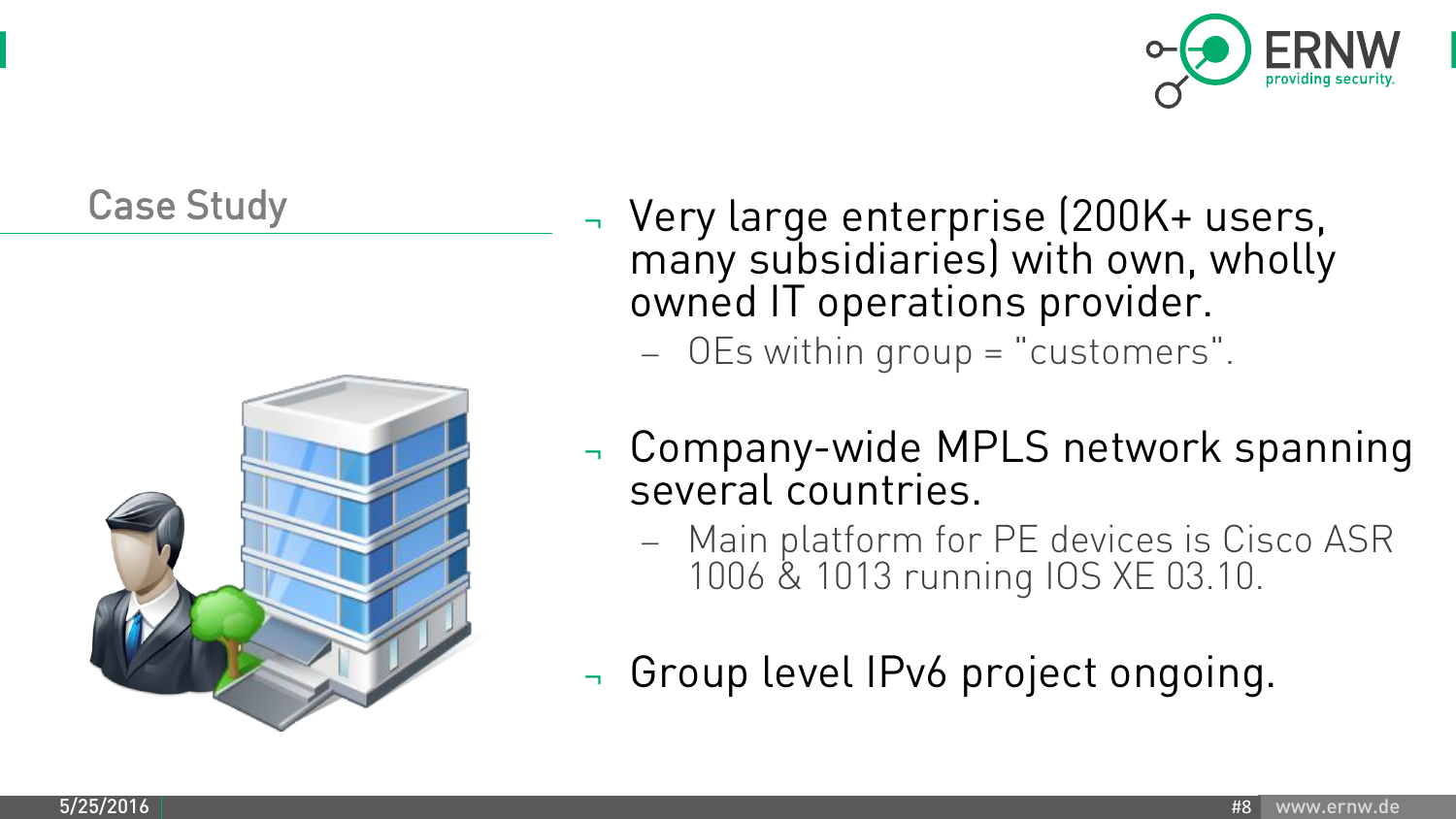



- Case Study **Case Study**  $\rightarrow$  Identified LLA-only approach for PE-CE links, with identical addresses on all affected links, as one of the main architecture benefits of IPv6.
	- Their network, their design decisions, their (NMS) tools.
	- Trust me: they are smart people.
	- <sup>¬</sup> Their IPAM database currently holds 43,200 networks, 20,600 (47.7%) of which are point-to-point networks.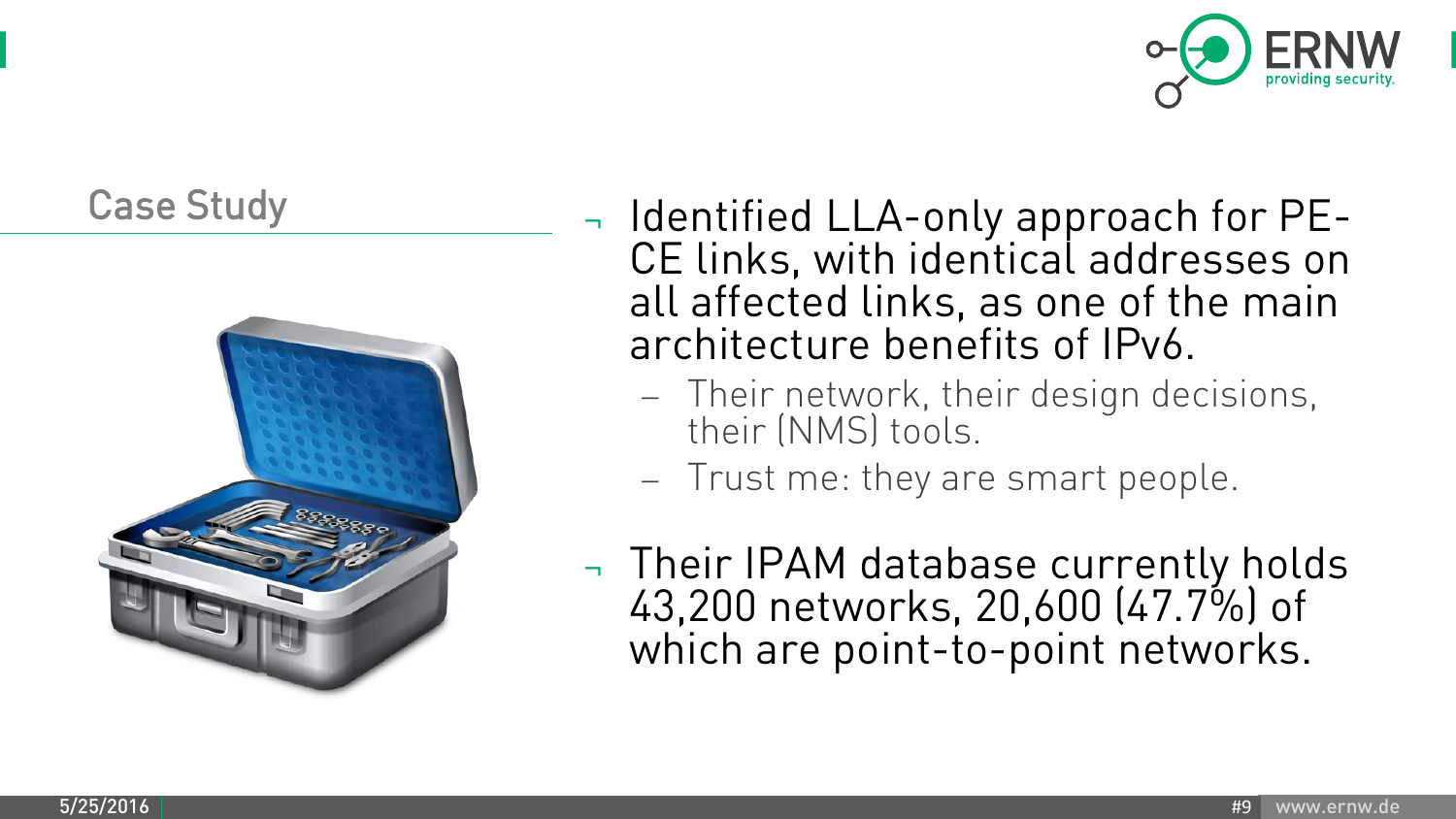

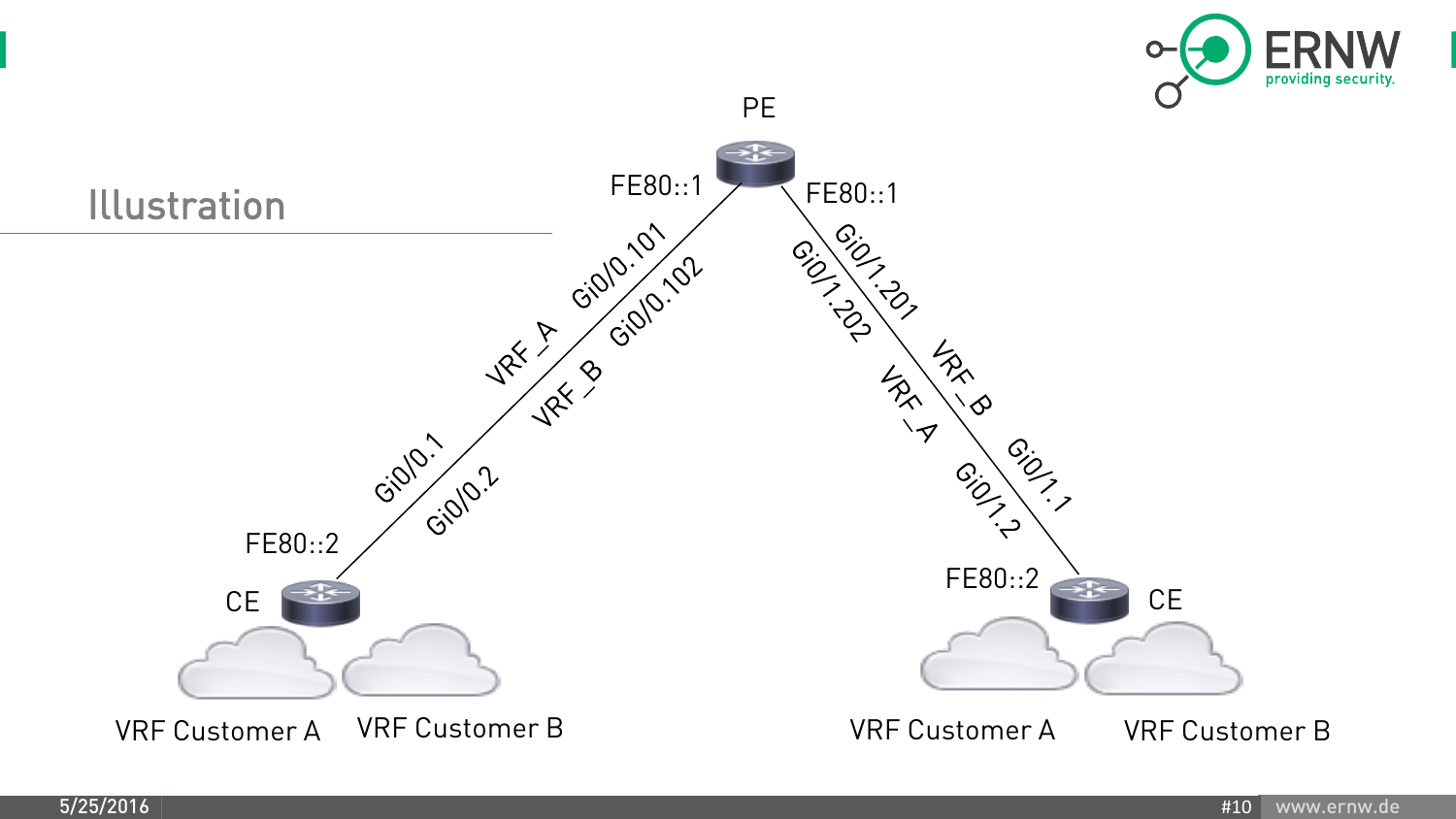

... when performing the configuration of second BGP peer, the remote-as statement of the 1st one gets "corrupted". So essentially the planned design & configuration approach does not work.

For reference: CSCuy05100.



Alas... muc-pe3(config-router-af)#neighbor FE80::2%GigabitEthernet0/0/0.4711 remote-as 65000 muc-pe3(config-router-af)#

> \*Jan 1 00:17:46.964: %BGP-3-NOTIFICATION: sent to neighbor FE80::2%GigabitEthernet0/0/1 6/6 (Other Configuration Change) 0 bytes

\*Jan 1 00:17:46.964: %BGP-5-NBR\_RESET: Neighbor FE80::2%GigabitEthernet0/0/1 reset (Remote AS changed)

\*Jan 1 00:17:46.965: %BGP-5-ADJCHANGE: neighbor FE80::2%GigabitEthernet0/0/1 vpn vrf customer42 Down Capability changed

\*Jan 1 00:17:46.965: %BGP\_SESSION-5-ADJCHANGE: neighbor FE80::2%GigabitEthernet0/0/1 IPv6 Unicast vpn vrf customer42 topology base removed from session Capability changed

\*Jan 1 00:17:59.391: %BGP-3-NOTIFICATION: sent to neighbor FE80::2%GigabitEthernet0/0/1 passive 2/2 (peer in wrong AS) 2 bytes FC58

\*Jan 1 00:17:59.391: %BGP-4-MSGDUMP: unsupported or mal-formatted message received from FE80::2%GigabitEthernet0/0/1: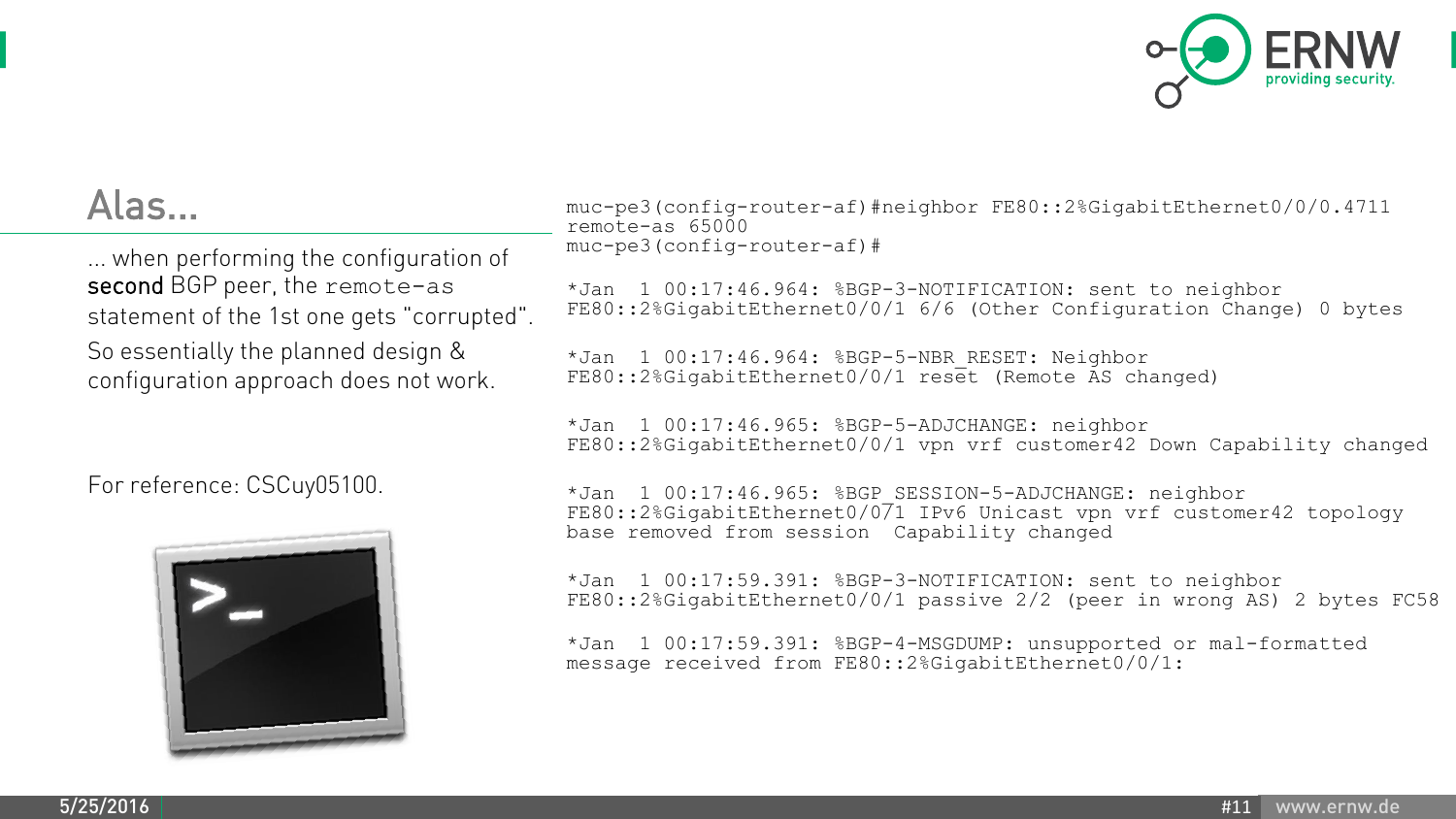

# Conclusions /

What does this tell us about #IPv6 in 2016?



- Moral of the Story  $\Box$  Enterprise organizations start to realize that IPv6 can bring (not only pain & increased ops effort, but also) architecture benefits, based on paradigm shifts.
	- This is a good thing!
	- Again, I encourage you to read RFC 7404.
	- There might (still) be limitations wrt vendor support though.
		- This is, well, unfortunate.
	- $\rightarrow$  You \*need\* to test things.
		- Of course you all have well-equipped test labs, right? ;-)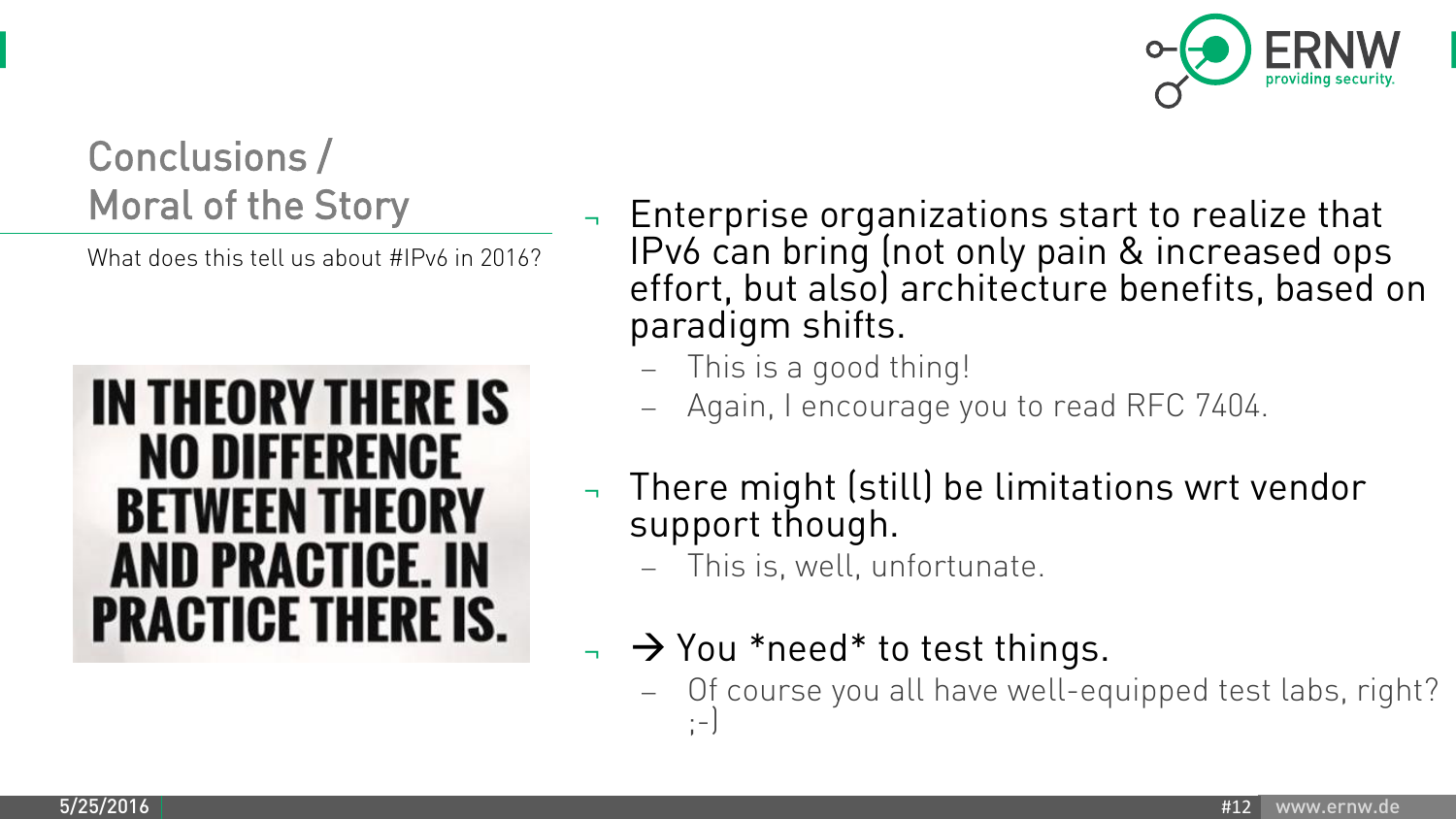

## **Discussion**

Do you have any questions?

医  $\sqrt{ }$ 

5/25/2016 #13